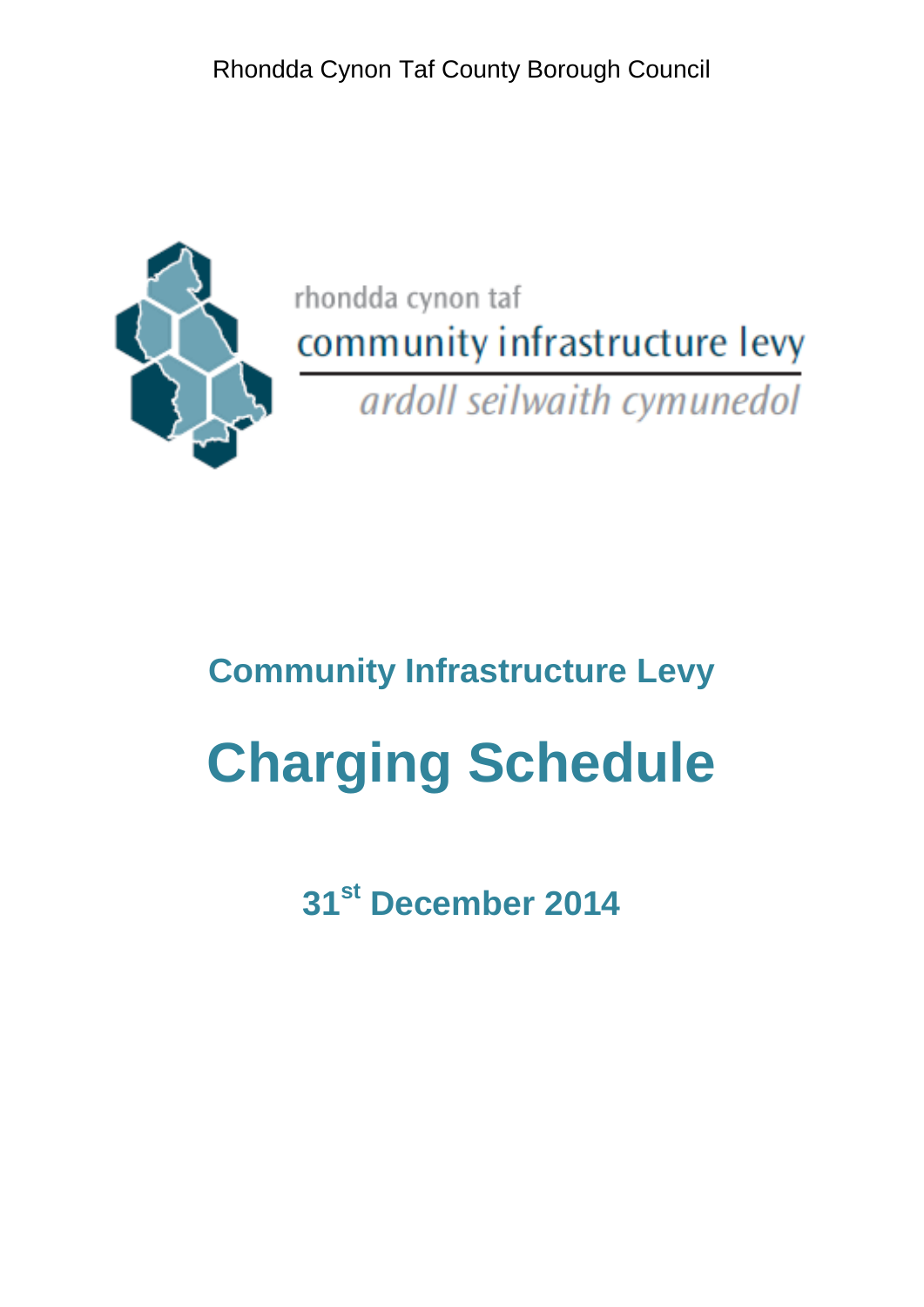## **The Charging Schedule**

The Charging and Collecting Authority is Rhondda Cynon Taf County Borough Council.

#### **Date of Approval**

This Charging Schedule was considered by full Council on 10<sup>th</sup> December 2014.

#### **Date on which the Charging Schedule has effect**

This Charging Schedule has effect from 31<sup>st</sup> December 2014.

#### **Statutory Compliance**

This CIL Charging Schedule has been issued, approved and published in accordance with Part 11 of the Planning Act 2008 (as amended by Part 6 of the Localism Act 2011), and the Community Infrastructure Levy Regulations 2010 (as amended).

## **Rhondda Cynon Taf County Borough Council CIL Rates**

CIL will be charged in pounds sterling  $(E)$  at differential rates according to the type of development set out in the schedule below:

| <b>Development Type</b>                                                             | $CIL$ rate $E/sq$ m |
|-------------------------------------------------------------------------------------|---------------------|
| <b>Residential Development</b>                                                      |                     |
| <b>Residential Zone 1</b><br><b>Residential Zone 2</b><br><b>Residential Zone 3</b> | £0<br>£40<br>£85    |
| <b>Commercial Development</b>                                                       |                     |
| Retail (A1)                                                                         | £100                |
| <b>All Other Development Types</b>                                                  | £Ω                  |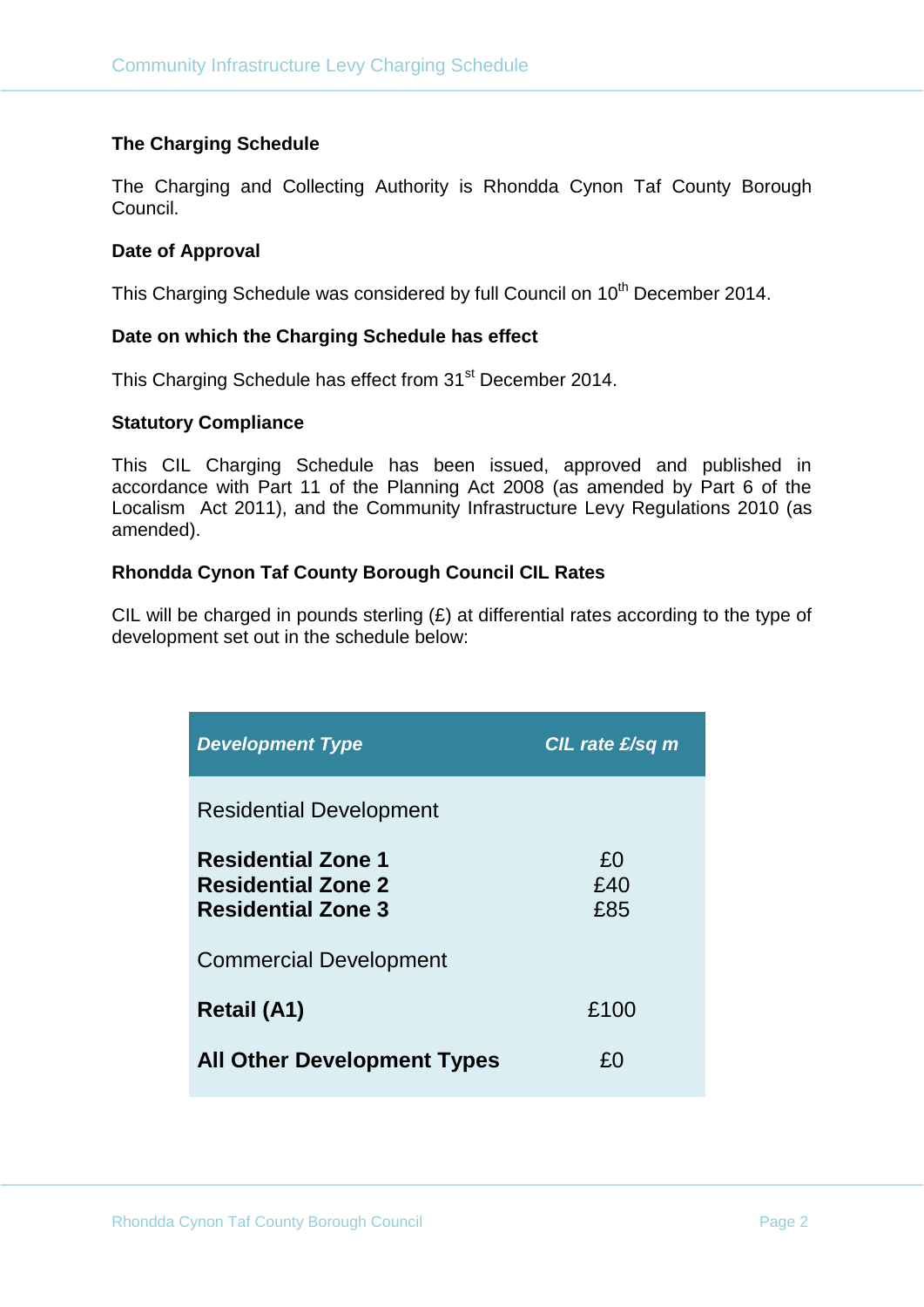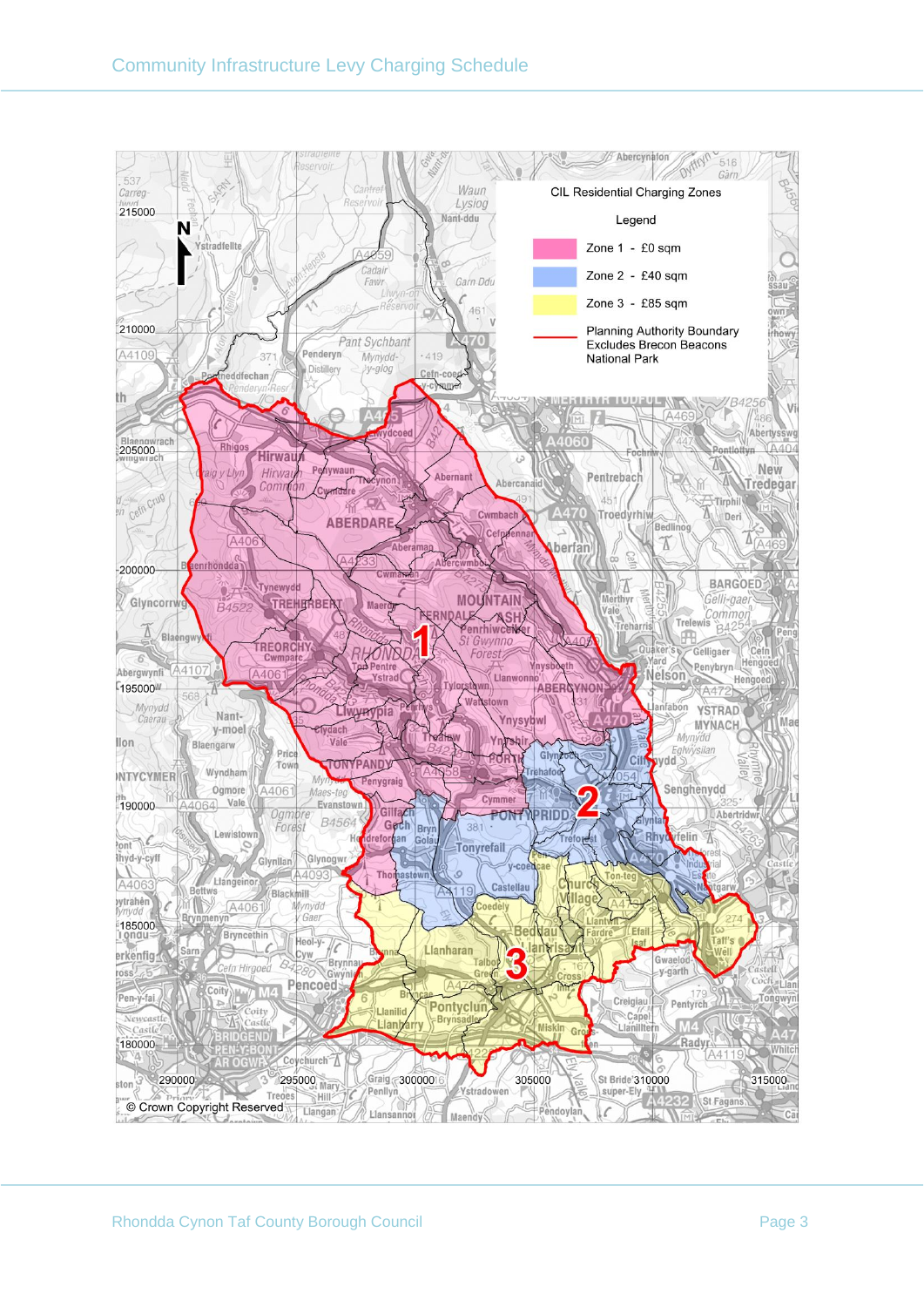The Residential Zones 1, 2 and 3 are shown on the Ordnance Survey map extract contained in the CIL Charging Schedule. With the exception of that part of Rhondda Cynon Taf that falls within the boundary of the Brecon Beacons National Park (the responsibility for setting and collecting CIL in this area will rest with the National Park Authority). All wards fall into either Zone 1, 2 or 3; to provide clarity the following table identifies the Zone in which each ward falls.

| <b>Charging Zone</b> | <b>Wards Included</b>                                                                                                                                                                                                                                                                                                                                                    |
|----------------------|--------------------------------------------------------------------------------------------------------------------------------------------------------------------------------------------------------------------------------------------------------------------------------------------------------------------------------------------------------------------------|
| Zone 1               | Rhigos, Hirwaun, Pen-Y-Waun, Aberdare<br>West/Llwydcoed, Aberdare East, Aberaman<br>North, Aberaman South, Cwmbach, Mountain<br>Ash East, Mountain Ash West, Penrhiwceiber,<br>Abercynon, Ynysybwl, Treherbert, Treorchy,<br>Pentre, Ystrad, Llwynypia, Clydach, Tonypandy,<br>Trealaw, Ynyshir, Tylorstown, Ferndale, Maerdy,<br>Penygraig, Cymmer, Porth, Gilfach Goch |
| Zone 2               | Glyncoch, Cilfynydd, Rhondda, Pontypridd<br>Town, Trallwng, Rhydfelen, Hawthorn, Treforest,<br>Graig, Tonyrefail East, Tonyrefail West                                                                                                                                                                                                                                   |
| Zone 3               | Taffs Well, Pontyclun, Ton-Teg, Church Village,<br>Llantwit Fardre, Tyn-y-Nant, Beddau, Llantrisant<br>Town, Talbot Green, Llanharry, Llanharan,<br><b>Brynna</b>                                                                                                                                                                                                        |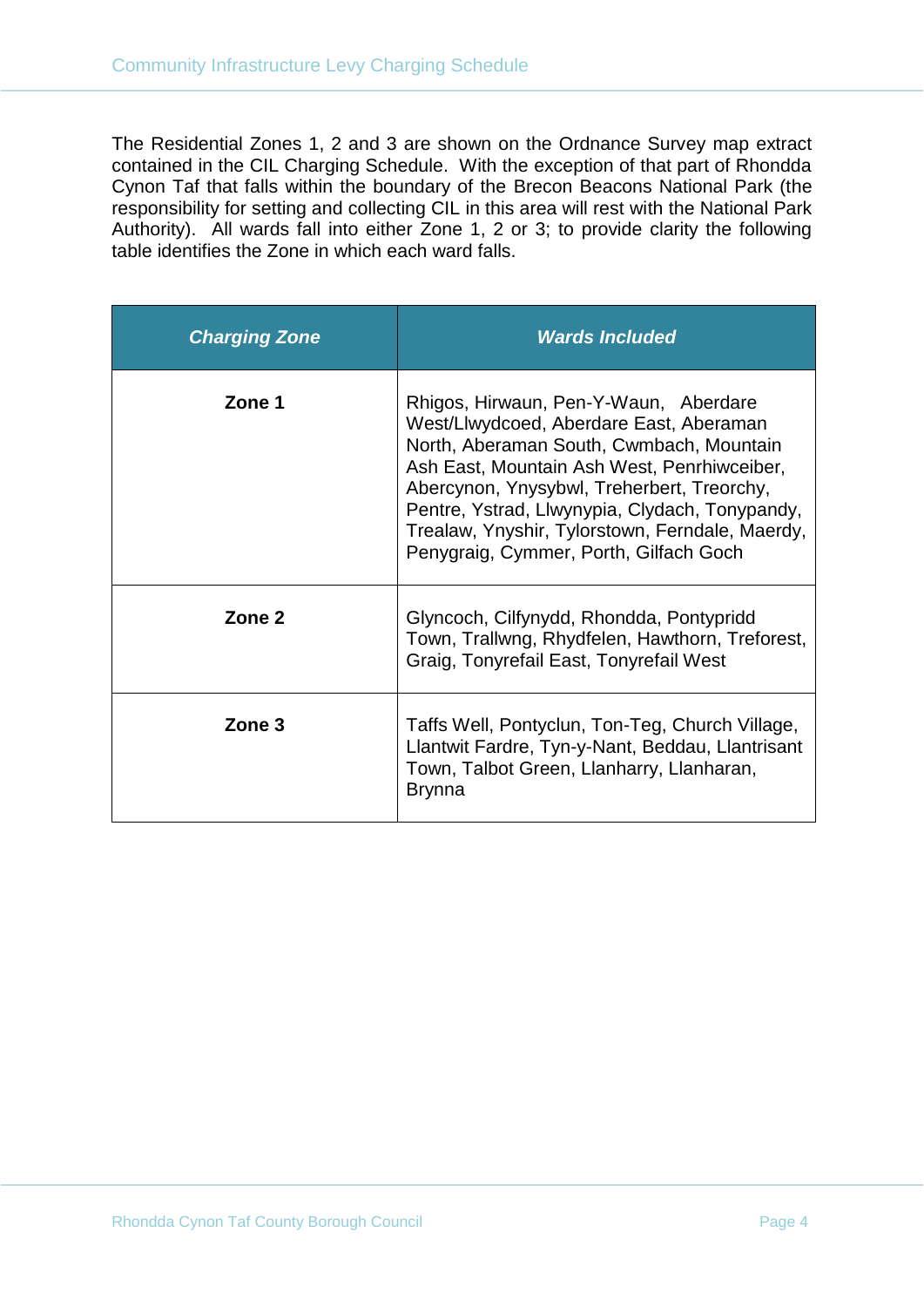